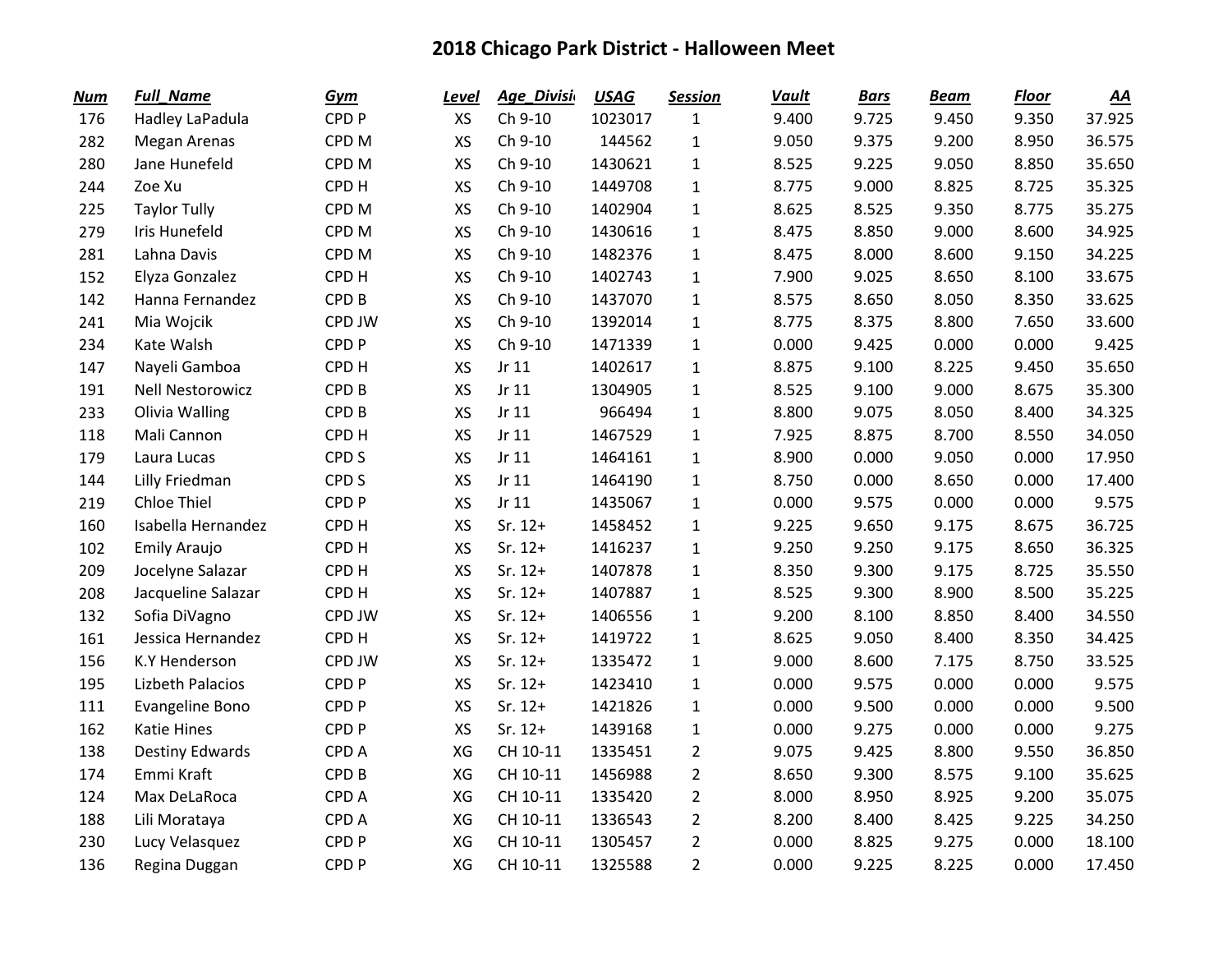| <b>Num</b> | <b>Full_Name</b>          | Gym              | Level     | Age_Divisi | <b>USAG</b> | <b>Session</b> | <b>Vault</b> | <b>Bars</b> | <b>Beam</b> | <b>Floor</b> | $\underline{AA}$ |
|------------|---------------------------|------------------|-----------|------------|-------------|----------------|--------------|-------------|-------------|--------------|------------------|
| 239        | Kailey Wilder             | CPD A            | XG        | Jr 12      | 1198844     | $\overline{2}$ | 8.575        | 9.750       | 9.350       | 9.400        | 37.075           |
| 113        | Lauren Brown              | <b>CPDA</b>      | XG        | Jr 12      | 1188452     | $\overline{2}$ | 8.250        | 9.450       | 9.075       | 8.900        | 35.675           |
| 158        | Alanis Hernandez          | CPD <sub>H</sub> | XG        | Jr 12      | 1304670     | $\overline{2}$ | 8.750        | 9.250       | 8.625       | 8.975        | 35.600           |
| 175        | Simona LaGiglio           | CPD <sub>B</sub> | XG        | Jr 12      | 1336539     | $\overline{2}$ | 8.575        | 9.000       | 8.650       | 9.300        | 35.525           |
| 110        | Alina Bonillo             | CPD <sub>B</sub> | XG        | Jr 12      | 1009546     | $\overline{2}$ | 9.050        | 8.550       | 7.650       | 8.875        | 34.125           |
| 243        | Allison Xu                | CPD <sub>H</sub> | XG        | Jr 12      | 1198851     | $\overline{2}$ | 8.525        | 8.650       | 8.350       | 8.500        | 34.025           |
| 108        | Izzi Bertsch              | CPD A            | XG        | Jr 12      | 1304355     | $\overline{2}$ | 7.350        | 8.000       | 8.950       | 9.325        | 33.625           |
| 216        | Gisela Terrazas           | CPD <sub>H</sub> | XG        | Jr 12      | 1305432     | $\overline{2}$ | 8.000        | 8.400       | 8.000       | 8.975        | 33.375           |
| 213        | Lena Solis                | CPD <sub>B</sub> | XG        | Jr 12      | 1009639     | $\overline{2}$ | 7.900        | 8.400       | 8.150       | 8.675        | 33.125           |
| 159        | Mariana Hernandez         | CPD <sub>H</sub> | XG        | Jr 12      | 1304676     | $\overline{2}$ | 7.500        | 8.675       | 8.400       | 8.350        | 32.925           |
| 204        | Leilani Robinson          | CPD JW           | XG        | Jr 12      | 1412311     | $\overline{2}$ | 8.400        | 8.500       | 6.300       | 9.100        | 32.300           |
| 141        | Mia Falk                  | CPD <sub>P</sub> | XG        | Jr 12      | 1304422     | $\overline{2}$ | 0.000        | 9.450       | 9.425       | 0.000        | 18.875           |
| 218        | Leah Thiel                | CPD <sub>P</sub> | XG        | Jr 12      | 1305440     | $\overline{2}$ | 0.000        | 9.000       | 8.075       | 0.000        | 17.075           |
| 121        | Ally Chapman              | CPD <sub>B</sub> | XG        | $Sr. 13+$  | 966276      | $\overline{2}$ | 9.000        | 9.700       | 9.000       | 9.400        | 37.100           |
| 120        | Hannah Chan               | CPD <sub>B</sub> | XG        | $Sr. 13+$  | 1304386     | $\overline{2}$ | 8.800        | 9.325       | 8.700       | 8.975        | 35.800           |
| 125        | Dani Diaz                 | <b>CPDA</b>      | XG        | $Sr. 13+$  | 1335426     | $\overline{2}$ | 8.875        | 8.975       | 8.475       | 9.275        | 35.600           |
| 220        | <b>Isabel Tinucci</b>     | CPD A            | XG        | $Sr. 13+$  | 966592      | $\overline{2}$ | 8.150        | 9.025       | 9.300       | 8.900        | 35.375           |
| 154        | Yael Handelman            | CPD <sub>B</sub> | XG        | $Sr. 13+$  | 1009580     | $\overline{2}$ | 8.450        | 9.100       | 7.750       | 9.250        | 34.550           |
| 133        | Amelia Donohue            | CPD <sub>B</sub> | XG        | $Sr. 13+$  | 966589      | $\overline{2}$ | 8.475        | 8.700       | 7.850       | 9.100        | 34.125           |
| 173        | Bella-Rose Kozy           | CPD A            | XG        | $Sr. 13+$  | 1336537     | $\overline{2}$ | 7.850        | 8.925       | 8.350       | 8.300        | 33.425           |
| 129        | Lily Dillingham           | CPD JW           | XG        | $Sr. 13+$  | 1226991     | $\overline{2}$ | 8.450        | 8.000       | 7.925       | 8.800        | 33.175           |
| 198        | Kannon-Simone Payne       | CPD <sub>C</sub> | XG        | $Sr. 13+$  | 598642      | $\overline{2}$ | 6.450        | 8.125       | 8.025       | 8.800        | 31.400           |
| 171        | <b>Grace Kelly</b>        | CPD <sub>P</sub> | XG        | $Sr. 13+$  | 1304744     | $\overline{2}$ | 9.150        | 9.625       | 0.000       | 0.000        | 18.775           |
| 235        | <b>Birdie Ward</b>        | CPD <sub>P</sub> | XG        | $Sr. 13+$  | 1273540     | $\overline{2}$ | 0.000        | 9.450       | 0.000       | 0.000        | 9.450            |
| 217        | Kim Thai                  | CPD <sub>B</sub> | <b>XP</b> | All        | 475456      | $\overline{2}$ | 9.000        | 9.225       | 9.025       | 9.100        | 36.350           |
| 127        | Hannah Diete              | CPD <sub>P</sub> | XP        | All        | 1022989     | $\overline{2}$ | 0.000        | 9.275       | 9.350       | 0.000        | 18.625           |
| 192        | Anna Niedzielak           | CPD <sub>P</sub> | XP        | All        | 1116093     | $\overline{2}$ | 0.000        | 9.050       | 9.225       | 0.000        | 18.275           |
| 187        | <b>Scarlette Mitchell</b> | CPD <sub>P</sub> | <b>XP</b> | All        | 644632      | $\overline{2}$ | 0.000        | 9.225       | 0.000       | 0.000        | 9.225            |
| 196        | Maia Palomar              | CPD <sub>P</sub> | <b>XP</b> | All        | 1116097     | $\overline{2}$ | 0.000        | 0.000       | 9.150       | 0.000        | 9.150            |
| 214        | Mary Stalder              | CPD <sub>P</sub> | <b>XP</b> | All        | 1152951     | $\overline{2}$ | 0.000        | 0.000       | 0.000       | 9.125        | 9.125            |
| 149        | <b>Kiera Gettings</b>     | CPD <sub>P</sub> | <b>XP</b> | All        | 1022998     | $\overline{2}$ | 0.000        | 0.000       | 8.400       | 0.000        | 8.400            |
| 201        | <b>Lillian Pulse</b>      | CPD <sub>P</sub> | 3         | ch 6-7     | 1418525     | 3              | 8.975        | 8.750       | 8.650       | 8.650        | 35.025           |
| 151        | Dania Gomez               | CPD <sub>P</sub> | 3         | ch 6-7     | 1445783     | 3              | 8.850        | 8.125       | 8.175       | 9.250        | 34.400           |
| 180        | Isis Luse                 | CPD <sub>H</sub> | 3         | ch 6-7     | 1402931     | 3              | 9.100        | 7.625       | 8.350       | 9.075        | 34.150           |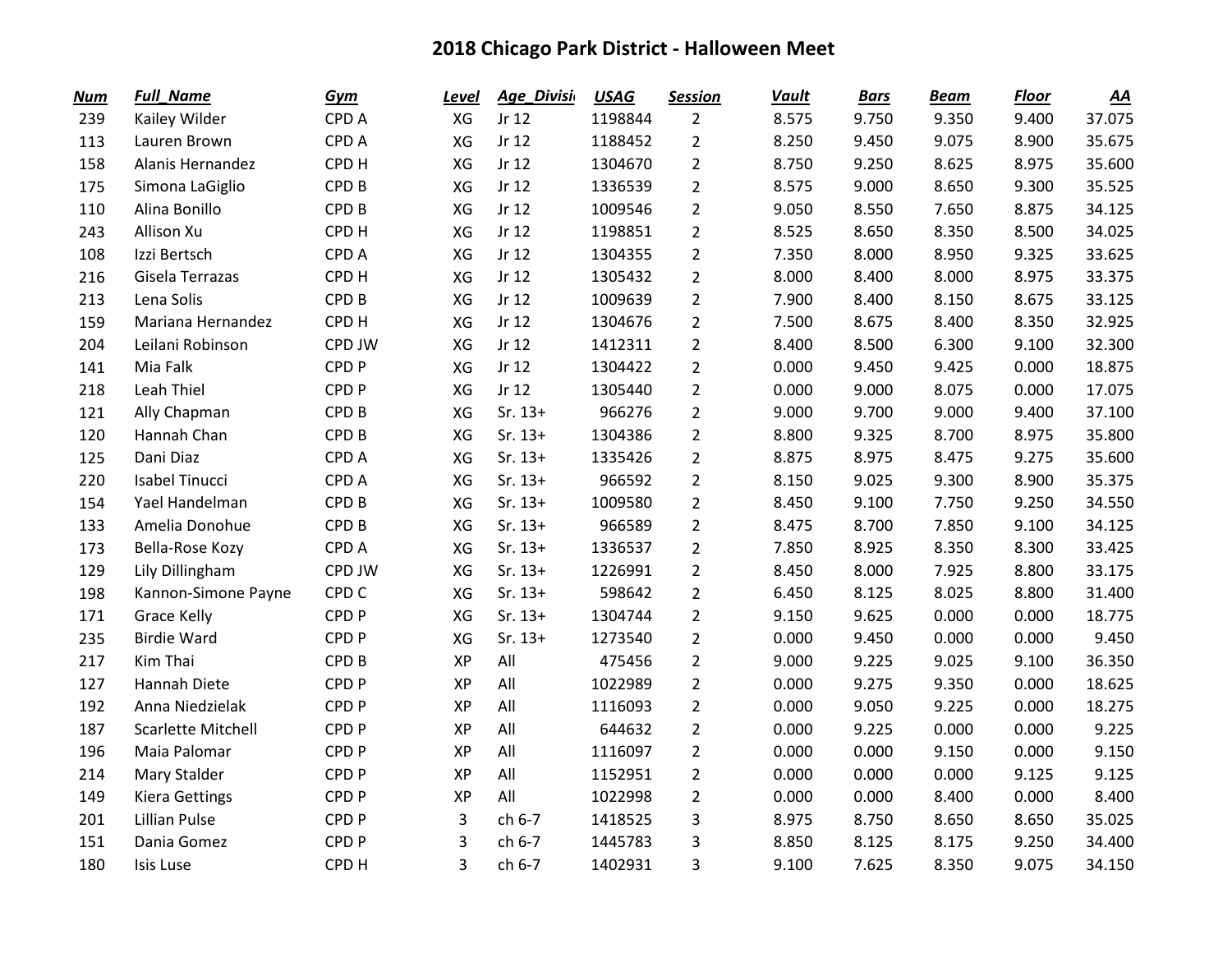| <b>Num</b> | <b>Full_Name</b>           | Gym              | <b>Level</b>   | Age Divisi | <b>USAG</b> | <b>Session</b> | <b>Vault</b> | <b>Bars</b> | <b>Beam</b> | <b>Floor</b> | $\underline{AA}$ |
|------------|----------------------------|------------------|----------------|------------|-------------|----------------|--------------|-------------|-------------|--------------|------------------|
| 194        | <b>Rosie Palacios</b>      | CPD H            | 3              | ch 6-7     | 1452110     | 3              | 9.025        | 7.600       | 8.750       | 8.550        | 33.925           |
| 210        | Giuliana Schultz           | CPD <sub>P</sub> | 3              | ch 6-7     | 1423947     | 3              | 9.625        | 7.950       | 7.425       | 8.650        | 33.650           |
| 145        | Cora Fulton                | CPD <sub>P</sub> | 3              | ch 6-7     | 1467212     | 3              | 8.925        | 7.625       | 7.925       | 7.800        | 32.275           |
| 202        | Lily Reed                  | CPD <sub>P</sub> | 3              | ch 6-7     | 1446928     | 3              | 8.450        | 7.900       | 7.675       | 7.650        | 31.675           |
| 257        | Sophia Piotrowski          | Lakeshore        | 3              | ch 8-9     | 1282198     | 3              | 9.325        | 9.475       | 9.250       | 9.275        | 37.325           |
| 258        | Ayla Rascon                | Lakeshore        | 3              | ch 8-9     | 1122756     | 3              | 9.475        | 9.375       | 8.800       | 9.500        | 37.150           |
| 252        | <b>Sabine Manning</b>      | Lakeshore        | 3              | ch 8-9     | 1268215     | 3              | 9.300        | 8.825       | 9.225       | 9.375        | 36.725           |
| 105        | <b>Brooke Bachler</b>      | CPD <sub>C</sub> | 3              | ch 8-9     | 1335398     | 3              | 9.200        | 9.000       | 8.350       | 8.725        | 35.275           |
| 205        | <b>Brigid Ronan</b>        | CPD <sub>P</sub> | 3              | ch 8-9     | 1305384     | 3              | 9.450        | 8.850       | 8.100       | 8.700        | 35.100           |
| 262        | Katherine Schuetz          | Lakeshore        | 3              | ch 8-9     | 1344990     | 3              | 8.725        | 8.650       | 7.950       | 8.850        | 34.175           |
| 131        | Sienna DiVagno             | CPD JW           | 3              | ch 8-9     | 1335437     | 3              | 9.375        | 7.675       | 8.150       | 8.650        | 33.850           |
| 227        | Laura Vailant              | CPD H            | 3              | ch 8-9     | 1402717     | 3              | 8.600        | 7.775       | 8.525       | 8.925        | 33.825           |
| 185        | <b>Violet Merchant</b>     | CPD <sub>H</sub> | 3              | ch 8-9     | 1402715     | 3              | 9.000        | 7.200       | 8.275       | 8.675        | 33.150           |
| 143        | Mia Fojtik                 | CPD <sub>P</sub> | 3              | ch 8-9     | 1456455     | 3              | 9.050        | 8.025       | 7.800       | 8.000        | 32.875           |
| 212        | Ava Smiljanich             | CPD JW           | 3              | ch 8-9     | 1413633     | 3              | 8.700        | 7.400       | 6.825       | 8.350        | 31.275           |
| 165        | Kam Innis                  | CPD JW           | 3              | ch 8-9     | 1336529     | 3              | 9.050        | 6.100       | 6.975       | 8.600        | 30.725           |
| 123        | <b>Evy DeBauge Simborg</b> | CPD JW           | 3              | ch 8-9     | 1420056     | 3              | 8.625        | 6.100       | 7.800       | 7.250        | 29.775           |
| 229        | Lilly Van Lear             | CPD <sub>B</sub> | 3              | ch 8-9     | 1395257     | 3              | 9.100        | 0.000       | 7.500       | 7.500        | 24.100           |
| 238        | Vivian Whittle             | CPD <sub>B</sub> | 3              | ch 8-9     | 1395338     | 3              | 8.650        | 0.000       | 7.350       | 7.150        | 23.150           |
| 104        | Leonor Avila               | CPD <sub>C</sub> | 3              | Jr 10+     | 1417867     | 3              | 9.675        | 9.000       | 8.825       | 9.100        | 36.600           |
| 228        | Ximena Valdivia            | CPD <sub>C</sub> | 3              | Jr 10+     | 1336584     | 3              | 9.600        | 9.000       | 8.700       | 9.225        | 36.525           |
| 261        | <b>Mallory Ryan</b>        | Lakeshore        | 3              | Jr 10+     | 1327251     | 3              | 8.750        | 9.050       | 8.775       | 9.125        | 35.700           |
| 128        | Daria Dilan                | CPD JW           | 3              | Jr 10+     | 1335430     | 3              | 8.850        | 8.250       | 8.425       | 8.900        | 34.425           |
| 226        | <b>Ariel Tvishor</b>       | CPD JW           | 3              | Jr 10+     | 1393914     | 3              | 8.875        | 8.425       | 8.450       | 8.575        | 34.325           |
| 163        | Sophie Ho                  | CPD JW           | 3              | Jr 10+     | 1335476     | 3              | 8.600        | 8.475       | 7.625       | 8.850        | 33.550           |
| 237        | Lila Whipple               | CPD JW           | 3              | Jr 10+     | 1388030     | 3              | 8.725        | 7.900       | 7.450       | 8.375        | 32.450           |
| 199        | Aliana Phillips            | CPD <sub>C</sub> | 3              | Jr 10+     | 1446175     | 3              | 9.200        | 5.550       | 7.625       | 8.300        | 30.675           |
| 153        | <b>Mackenzie Gowans</b>    | CPD <sub>C</sub> | 3              | Jr 10+     | 1335471     | 3              | 8.850        | 0.000       | 7.970       | 8.900        | 25.720           |
| 117        | Alejandra Cadena           | CPD <sub>P</sub> | 4              | ch 10      | 1188465     | 3              | 9.175        | 9.275       | 8.850       | 9.325        | 36.625           |
| 134        | Keira Duffy                | CPD <sub>H</sub> | 4              | ch 10      | 1304416     | 3              | 9.275        | 9.100       | 8.850       | 9.400        | 36.625           |
| 253        | Lila Marcus                | Lakeshore        | 4              | ch 10      | 1336399     | 3              | 8.800        | 8.925       | 8.850       | 9.300        | 35.875           |
| 263        | Caitlin Seder              | Tri Star         | 4              | ch 10      | 1312686     | 3              | 9.000        | 8.725       | 8.625       | 8.775        | 35.125           |
| 240        | Jayla Winters              | CPD <sub>P</sub> | 4              | ch 10      | 1023050     | 3              | 9.400        | 8.250       | 8.675       | 8.675        | 35.000           |
| 222        | <b>Krissy Tse</b>          | CPD <sub>H</sub> | $\overline{4}$ | ch 10      | 1305451     | 3              | 8.525        | 8.425       | 9.150       | 8.800        | 34.900           |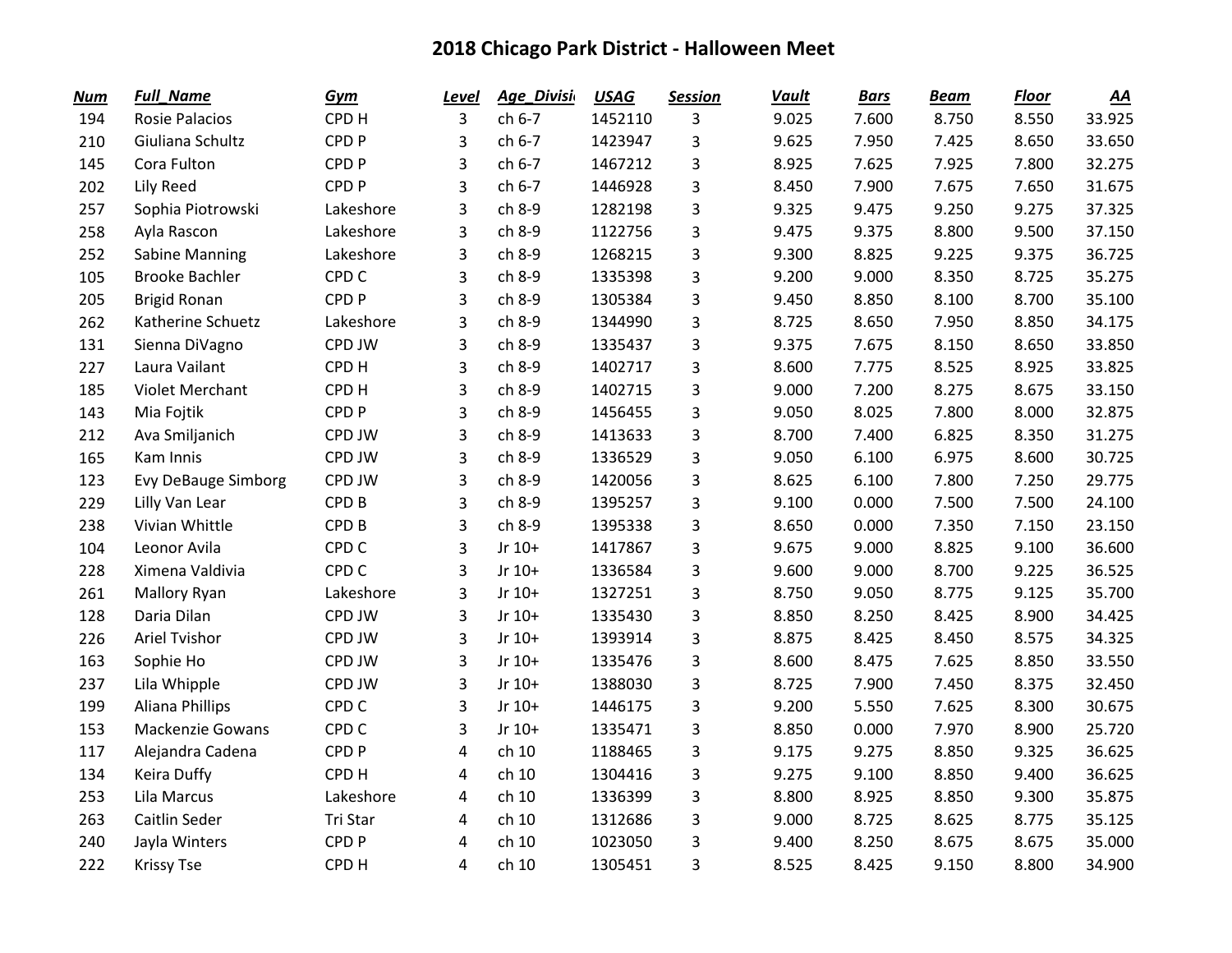| <b>Num</b> | <b>Full_Name</b>        | Gym                | Level          | Age_Divisi | <b>USAG</b> | <b>Session</b> | <b>Vault</b> | <b>Bars</b> | <b>Beam</b> | <b>Floor</b> | $\underline{AA}$ |
|------------|-------------------------|--------------------|----------------|------------|-------------|----------------|--------------|-------------|-------------|--------------|------------------|
| 172        | Christina Kennedy       | CPD <sub>P</sub>   | $\overline{4}$ | ch 10      | 1023013     | 3              | 9.000        | 8.400       | 8.650       | 8.600        | 34.650           |
| 177        | Josephine Lee           | CPD <sub>P</sub>   | 4              | ch 10      | 1116071     | 3              | 8.825        | 8.525       | 8.225       | 8.500        | 34.075           |
| 103        | Jaley Arroyo            | CPD <sub>B</sub>   | 4              | ch 10      | 1116021     | 3              | 8.550        | 0.000       | 8.875       | 8.200        | 25.625           |
| 170        | Marissa Keeler          | CPD <sub>B</sub>   | 4              | ch 10      | 1023011     | 3              | 8.475        | 0.000       | 8.600       | 8.325        | 25.400           |
| 183        | Mae McGannon            | CPD <sub>B</sub>   | 4              | ch 10      | 1304838     | 3              | 7.750        | 0.000       | 8.125       | 8.250        | 24.125           |
| 215        | Anabel Tenesaca         | CPD <sub>B</sub>   | 4              | $Ch 11+$   | 592222      | 3              | 8.900        | 9.000       | 8.950       | 8.900        | 35.750           |
| 200        | Krystal Portilla        | CPD <sub>P</sub>   | $\overline{4}$ | $Ch 11+$   | 966479      | 3              | 8.900        | 9.050       | 9.225       | 8.500        | 35.675           |
| 122        | <b>Bella Cortez</b>     | CPD <sub>B</sub>   | 4              | $Ch 11+$   | 1022983     | 3              | 8.950        | 9.225       | 8.975       | 8.425        | 35.575           |
| 166        | Izabella Jiang          | CPD <sub>B</sub>   | 4              | $Ch 11+$   | 1202793     | 3              | 8.950        | 9.050       | 8.700       | 8.850        | 35.550           |
| 268        | Anaiah Evans            | Flying High        | 4              | $Ch 11+$   | 1297284     | 3              | 9.100        | 8.725       | 8.900       | 8.500        | 35.225           |
| 260        | <b>Emerson Ricketts</b> | Lakeshore          | 4              | $Ch 11+$   | 1023035     | 3              | 8.750        | 8.250       | 8.500       | 8.675        | 34.175           |
| 135        | Emma Dugas              | CPD <sub>B</sub>   | 4              | $Ch 11+$   | 1022992     | 3              | 8.775        | 8.275       | 8.325       | 8.025        | 33.400           |
| 250        | Gillian Larson          | Tri Star           | 4              | $Ch 11+$   | 1468496     | 3              | 9.100        | 7.750       | 8.425       | 8.050        | 33.325           |
| 236        | <b>Bliss Ward</b>       | CPD <sub>C</sub>   | 4              | $Ch 11+$   | 1464866     | 3              | 8.525        | 0.000       | 8.675       | 8.125        | 25.325           |
| 189        | Victoria Mountifield    | CPD H              | $\overline{4}$ | ch 6-9     | 1304882     | 3              | 8.800        | 8.850       | 8.950       | 8.350        | 34.950           |
| 224        | Amari Tucker-Swenson    | CPD <sub>P</sub>   | 4              | ch 6-9     | 1336566     | 3              | 8.825        | 8.000       | 9.175       | 8.850        | 34.850           |
| 155        | Ariana Harris           | CPD <sub>P</sub>   | 4              | ch 6-9     | 1009586     | 3              | 9.050        | 8.400       | 8.650       | 8.725        | 34.825           |
| 193        | Precious O'Malley       | CPD <sub>P</sub>   | 4              | ch 6-9     | 1305376     | 3              | 9.400        | 8.300       | 8.875       | 8.150        | 34.725           |
| 115        | Lydia Buckert           | CPD <sub>P</sub>   | 4              | ch 6-9     | 1116025     | 3              | 8.900        | 7.800       | 8.800       | 7.900        | 33.400           |
| 251        | Lourdes Manning         | Lakeshore          | 4              | ch 6-9     | 1268220     | 3              | 9.100        | 7.900       | 7.500       | 8.250        | 32.750           |
| 249        | Olivia Kim              | Lakeshore          | 4              | ch 6-9     | 1073833     | 3              | 7.925        | 6.750       | 8.325       | 8.150        | 31.150           |
| 197        | <b>Audrey Parra</b>     | CPD <sub>B</sub>   | 4              | ch 6-9     | 1195357     | 3              | 8.675        | 0.000       | 8.275       | 8.475        | 25.425           |
| 182        | Jayla Matias-Thorn      | CPD <sub>B</sub>   | 4              | ch 6-9     | 1195332     | 3              | 8.300        | 0.000       | 8.075       | 8.100        | 24.475           |
| 114        | Jade Brown              | CPD <sub>B</sub>   | 4              | ch 6-9     | 1221878     | 3              | 8.825        | 0.000       | 7.650       | 6.200        | 22.675           |
| 101        | Laila Abdul-Jabbar      | CPD <sub>P</sub>   | 5              | ch 10u     | 1022962     | 4              | 9.475        | 9.000       | 8.900       | 9.350        | 36.725           |
| 211        | Malia Siharath          | CPD <sub>P</sub>   | 5              | ch 10u     | 1023043     | 4              | 9.350        | 9.075       | 9.050       | 8.900        | 36.375           |
| 248        | Josephine Haaf          | Lakeshore          | 5              | ch 10u     | 1125363     | 4              | 9.450        | 8.500       | 9.400       | 9.025        | 36.375           |
| 269        | Morgan Kelly            | <b>Flying High</b> | 5              | ch 10u     | 1123194     | 4              | 9.200        | 8.900       | 8.575       | 8.850        | 35.525           |
| 231        | Julia Velasquez         | CPD <sub>P</sub>   | 5              | ch 10u     | 1336588     | 4              | 9.000        | 8.850       | 8.425       | 8.350        | 34.625           |
| 270        | <b>Grace Mathey</b>     | <b>Flying High</b> | 5              | ch 10u     | 1123486     | 4              | 9.175        | 8.275       | 8.375       | 8.675        | 34.500           |
| 278        | La Mya James            | CPD H              | 5              | ch 10u     | 1312661     | 4              | 8.850        | 7.600       | 7.500       | 8.500        | 32.450           |
| 190        | Kaitlyn Mui             | CPD H              | 5              | ch 10u     | 1203512     | 4              | 9.275        | 6.025       | 6.800       | 7.900        | 30.000           |
| 169        | Lauren Jones            | CPD <sub>C</sub>   | 5              | ch 10u     | 1116051     | 4              | 0.000        | 8.825       | 7.700       | 8.100        | 24.625           |
| 267        | <b>Taylor Butler</b>    | <b>Flying High</b> | 5              | Jr $11+$   | 1123149     | 4              | 9.325        | 9.050       | 8.900       | 9.250        | 36.525           |